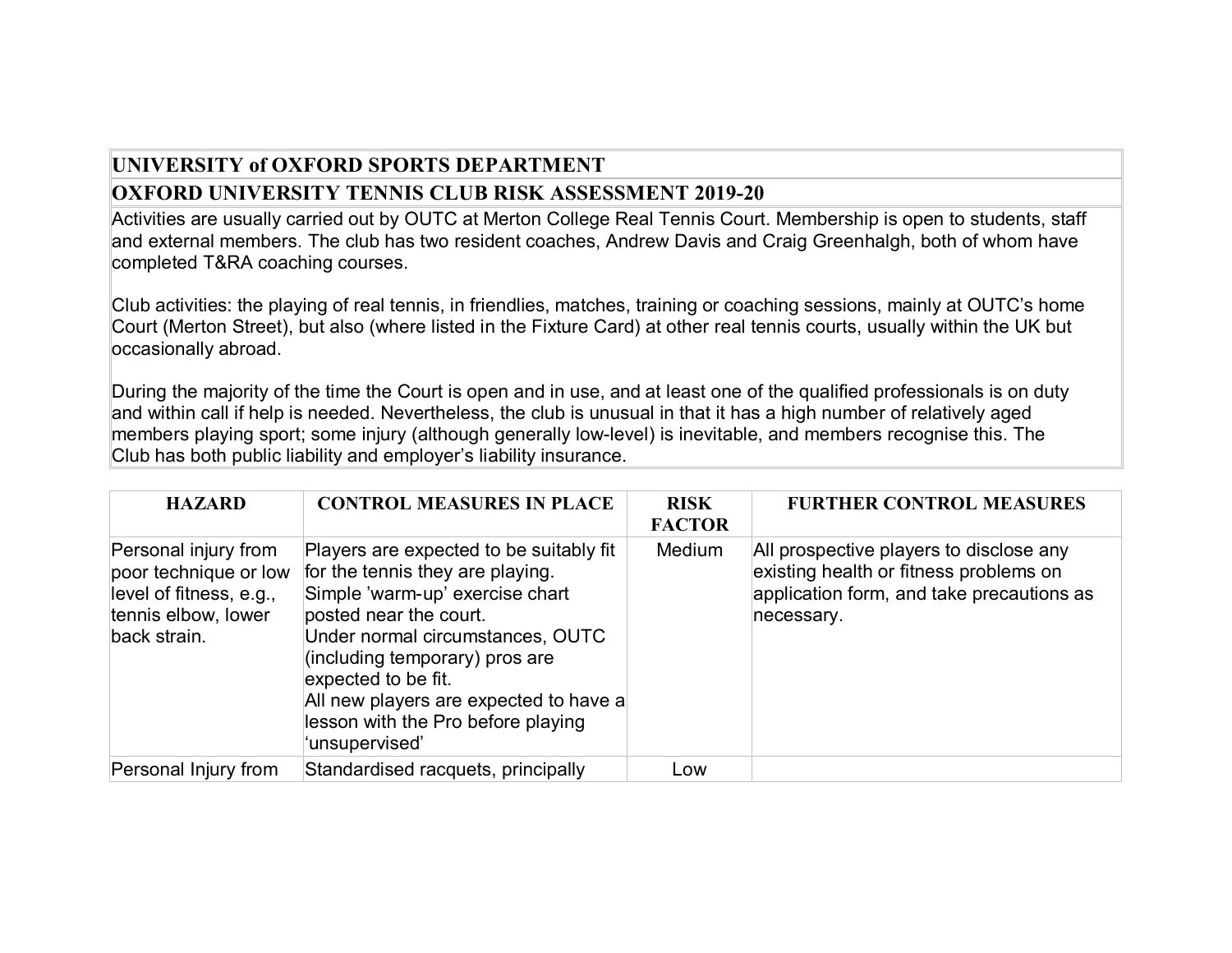| faulty equipment.                                                                   | made by Gray's of Cambridge and<br>Gold Leaf; balls hand-made by<br>experienced people (Pros or those<br>trained in doing so by them).<br>Spectators protected by heavy netting                                                                                                                                                                           |     |                                                                                                                               |
|-------------------------------------------------------------------------------------|-----------------------------------------------------------------------------------------------------------------------------------------------------------------------------------------------------------------------------------------------------------------------------------------------------------------------------------------------------------|-----|-------------------------------------------------------------------------------------------------------------------------------|
| Personal Injury from<br>faulty Court and<br>building.                               | All building faults, e.g., faulty lighting,<br>etc., are to be reported to Pros for<br>repair.                                                                                                                                                                                                                                                            | Low |                                                                                                                               |
| Personal Injury from<br>ball.                                                       | <b>OUTC</b> are affiliated and receive<br>updated rulebooks from the NGB. In<br>accordance with T&RA guidelines,<br>markers cannot be required to mark<br>from the marker's box at the net.<br>Those sitting in the 'penthouse/dedans<br>should sit back away from the netting<br>so that the hard balls hitting the net do<br>not strike the spectators. | Low | Optional goggles provided for eye<br>protection; some members bring their own.                                                |
| Spectators being<br>struck by the ball.                                             | Players/pros to warn spectators to sit<br>back.                                                                                                                                                                                                                                                                                                           |     | Spectators only when players/pros on court,<br>players warn spectators.                                                       |
| Personal Injury from<br>weather, i.e., abrupt<br>changes in outside<br>temperature. | 'Sweaty' court can be slippery. Play<br>suspended at the discretion of the<br>Pros (if present)                                                                                                                                                                                                                                                           | Low | An unusual but still unsolved problem<br>although a dehumidifier has recently been<br>installed to try to eradicate the issue |
| Personal Injury from<br>slip, trip or fall.                                         | Players taught court awareness. The<br>dangers of the gulley and/or edges<br>pointed out to novice players when                                                                                                                                                                                                                                           | Low |                                                                                                                               |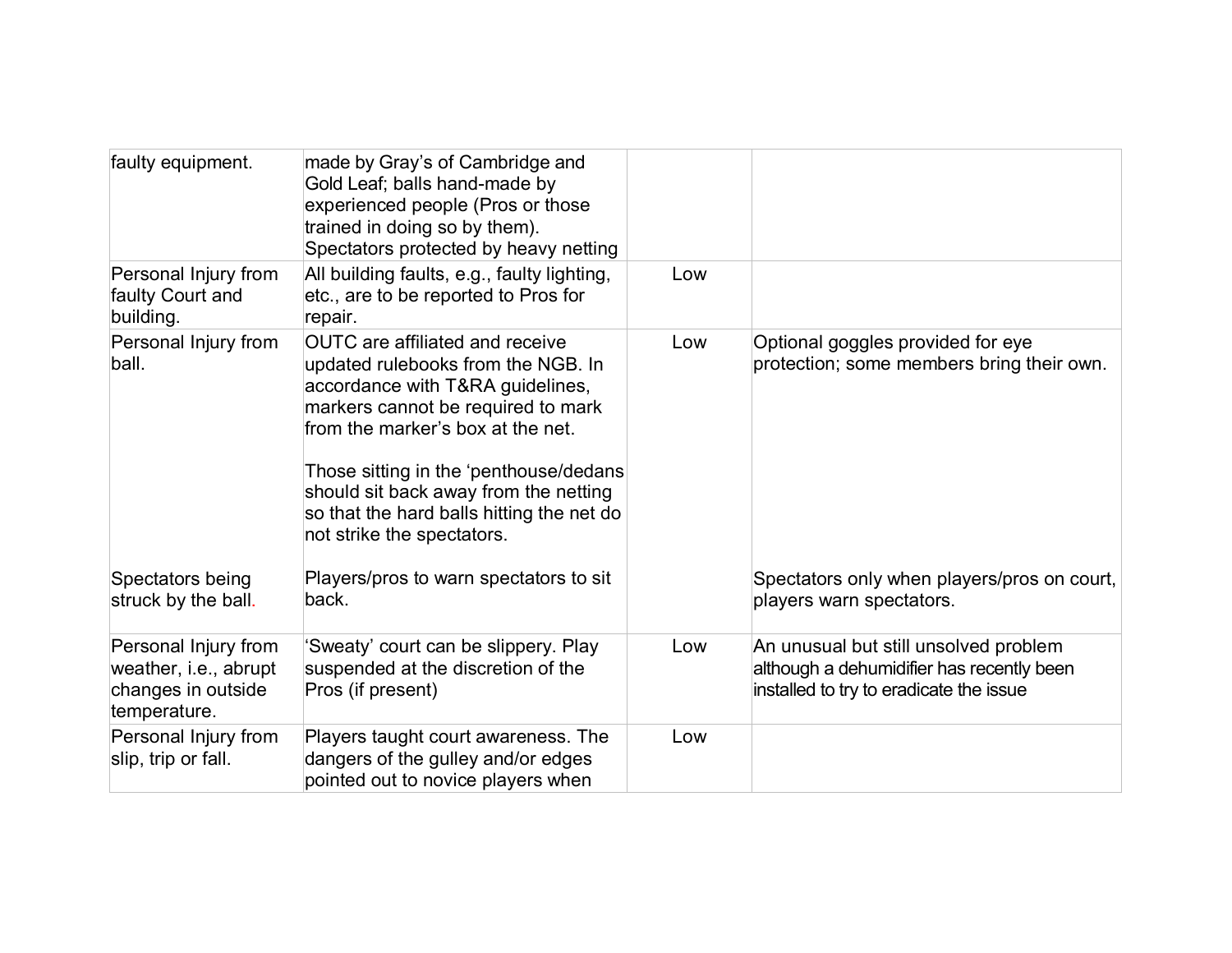| Hazard: slips on the<br>court and/or a twisted<br>ankle or knee, etc.,<br>from putting your foot<br>in the central gulley.<br>Hazard: fall against the<br>edges of the court or<br>colliding with the<br>edges | they start playing the sport,                                                                                                                                                                                                                                                                                                                                                                                                                                                                                                                  |        |                                                                                                                                                                                                                     |
|----------------------------------------------------------------------------------------------------------------------------------------------------------------------------------------------------------------|------------------------------------------------------------------------------------------------------------------------------------------------------------------------------------------------------------------------------------------------------------------------------------------------------------------------------------------------------------------------------------------------------------------------------------------------------------------------------------------------------------------------------------------------|--------|---------------------------------------------------------------------------------------------------------------------------------------------------------------------------------------------------------------------|
| Any personal injury<br>ranging from muscle<br>fatigue, cramp,<br>sore/stiff joints, pulled<br>and strained muscles,<br>to broken bones, etc.                                                                   | Warm-up at the beginning of the<br>session. T&RA warm-up poster<br>displayed in the clubroom.<br>First Aid kit at door to the court,<br>checked by Pros regularly.<br>ligaments and tendons First Aid provided by Pros.<br><b>Current Public liability and Employer's</b><br>liability insurances held (certificate<br>supplied for the latter on display)<br>Accident Book. Any accident noted in<br>book kept in the clubroom, and<br>reported to the next committee<br>meeting. The book is updated with<br>'findings/action' of committee. | Medium | Any major accidents and/or injuries are to<br>be notified to the Sports Federation a copy<br>of the accident report form or completing the<br>accident report form<br>Defibrillator maintained at entrance to court |
| Personal injury from<br>taken on court.                                                                                                                                                                        | Players asked to leave bags, etc., off-<br>other belongings being court, but in a secure place if valuable.                                                                                                                                                                                                                                                                                                                                                                                                                                    | Low    | Planned imminent construction of cupboard<br>in gallery.                                                                                                                                                            |
| Fire                                                                                                                                                                                                           | All exits must be clearly marked. All<br>players                                                                                                                                                                                                                                                                                                                                                                                                                                                                                               | Low    |                                                                                                                                                                                                                     |